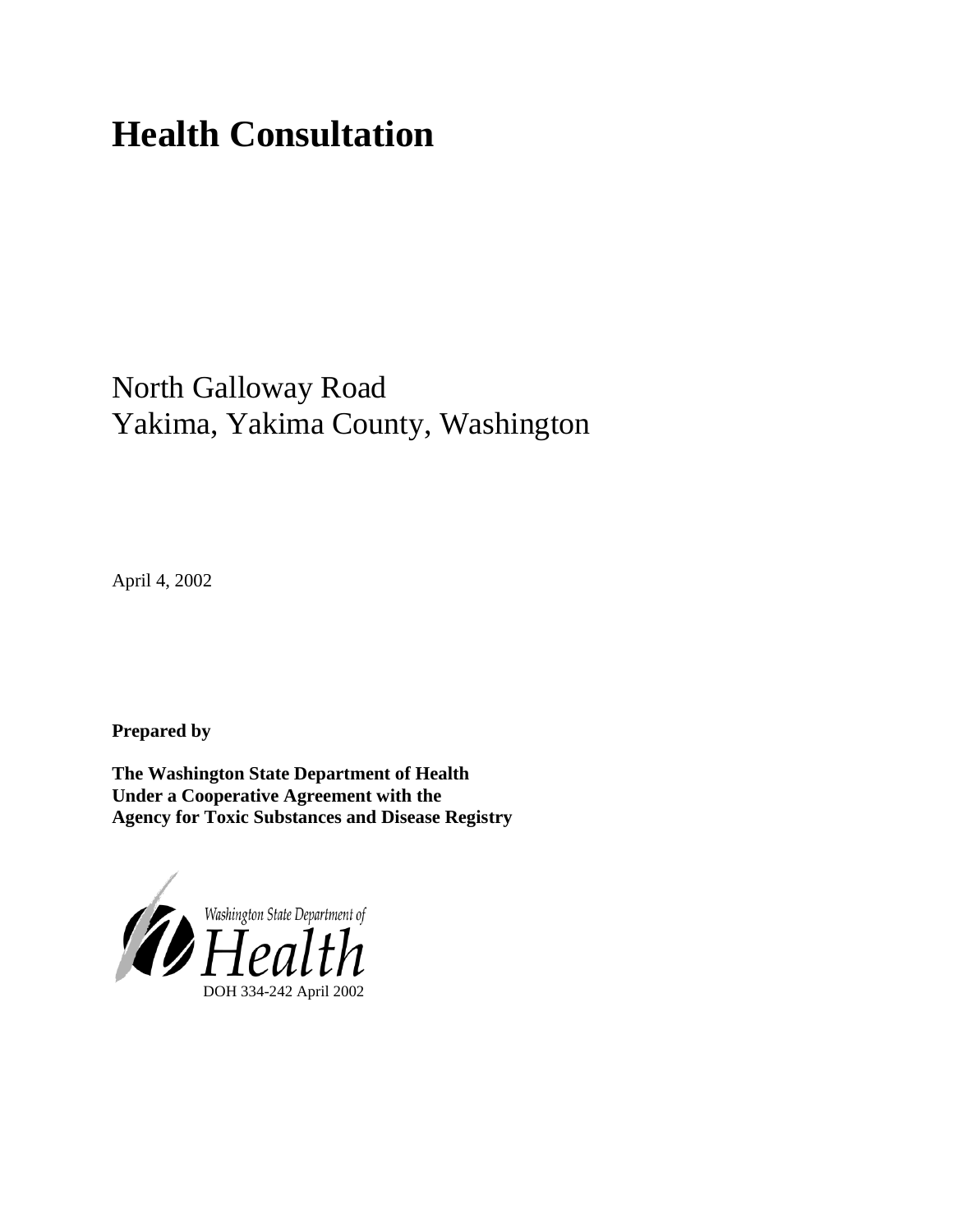## **Foreword**

The Washington State Department of Health (DOH) has prepared this health consultation in cooperation with the Agency for Toxic Substances and Disease Registry (ATSDR). ATSDR is part of the U.S. Department of Health and Human Services and is the principal federal public health agency responsible for health issues related to hazardous waste. This health consultation was prepared in accordance with methodologies and guidelines developed by ATSDR.

The purpose of this health consultation is to identify and prevent harmful human health effects resulting from exposure to hazardous substances in the environment. Health consultations focus on specific health issues so that DOH can respond quickly to requests from concerned residents or agencies for health information on hazardous substances. DOH evaluates sampling data collected from a hazardous waste site, determines whether exposures have occurred or could occur, reports any potential harmful effects, and recommends actions to protect public health.

For additional information or questions regarding DOH, ATSDR or the contents of this Health Consultation, please call the health advisor who prepared this document:

Gary Palcisko Washington State Department of Health Office of Environmental Health Assessments P.O. Box 47846 Olympia, WA 98504-7846 (360) 236-3377 1-877-485-7316 Website: [http://www.doh.wa.gov/](http://www.doh.wa.gov/consults)consults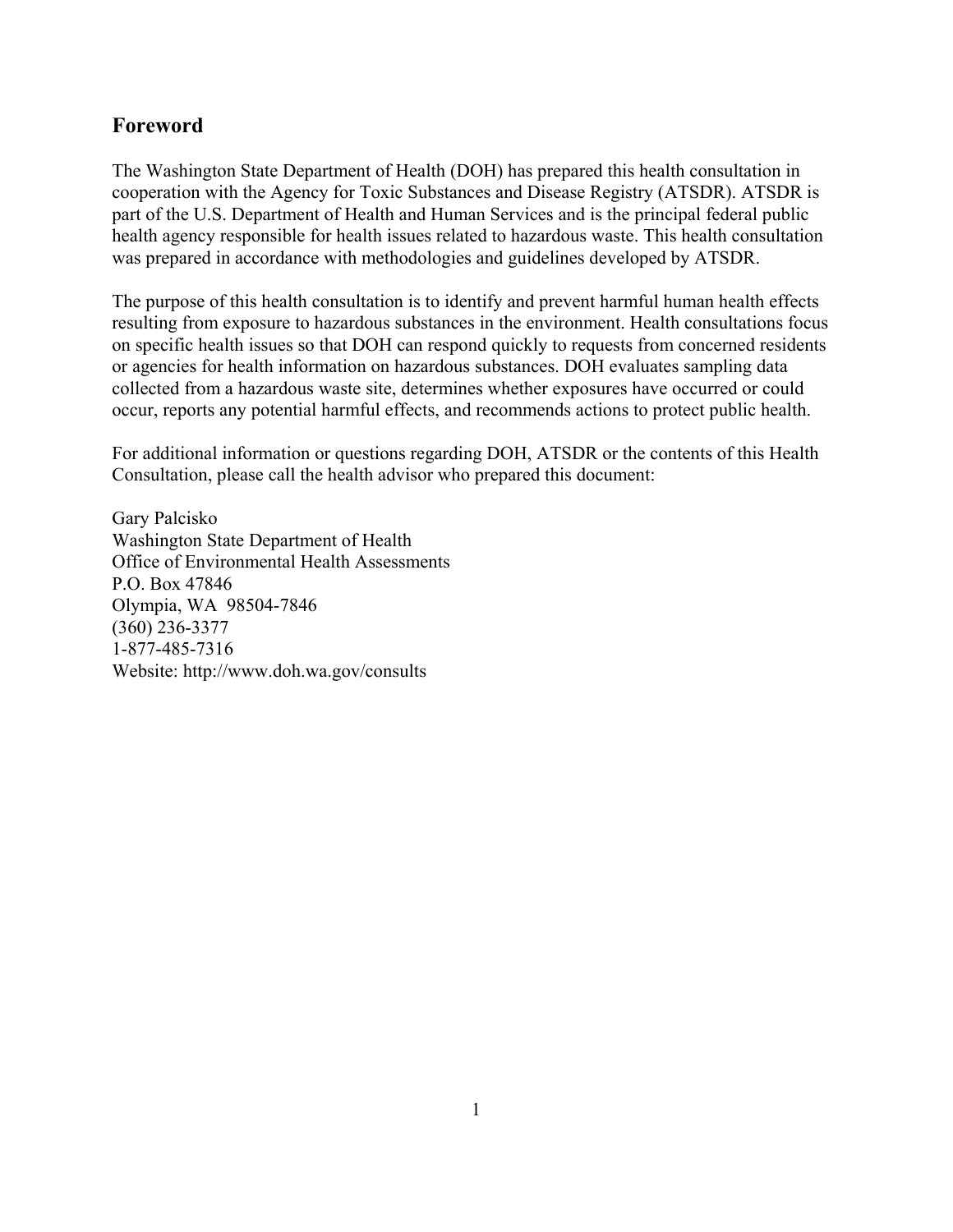## **Glossary**

| <b>Acute</b>                                                                           | Occurring over a short period of time. An acute exposure is<br>one which lasts for less than 2 weeks.<br>The principal federal public health agency involved with<br>hazardous waste issues, responsible for preventing or reducing<br>the harmful effects of exposure to hazardous substances on<br>human health and quality of life. ATSDR is part of the U.S.<br>Department of Health and Human Services. |  |  |
|----------------------------------------------------------------------------------------|--------------------------------------------------------------------------------------------------------------------------------------------------------------------------------------------------------------------------------------------------------------------------------------------------------------------------------------------------------------------------------------------------------------|--|--|
| <b>Agency for Toxic</b><br><b>Substances and</b><br><b>Disease Registry</b><br>(ATSDR) |                                                                                                                                                                                                                                                                                                                                                                                                              |  |  |
| Carcinogen                                                                             | Any substance that can cause or contribute to the production<br>of cancer.                                                                                                                                                                                                                                                                                                                                   |  |  |
| <b>Chronic</b>                                                                         | A long period of time. A chronic exposure is one which lasts<br>for a year or longer.                                                                                                                                                                                                                                                                                                                        |  |  |
| <b>Comparison value</b>                                                                | A concentration of a chemical in soil, air or water that, if<br>exceeded, requires further evaluation as a contaminant of<br>potential health concern. The terms comparison value and<br>screening level are often used synonymously.                                                                                                                                                                        |  |  |
| Contaminant                                                                            | Any chemical that exists in the environment or living<br>organisms that is not normally found there.                                                                                                                                                                                                                                                                                                         |  |  |
| <b>Dose</b>                                                                            | A dose is the amount of a substance that gets into the body<br>through ingestion, skin absorption or inhalation. It is<br>calculated per kilogram of body weight per day.                                                                                                                                                                                                                                    |  |  |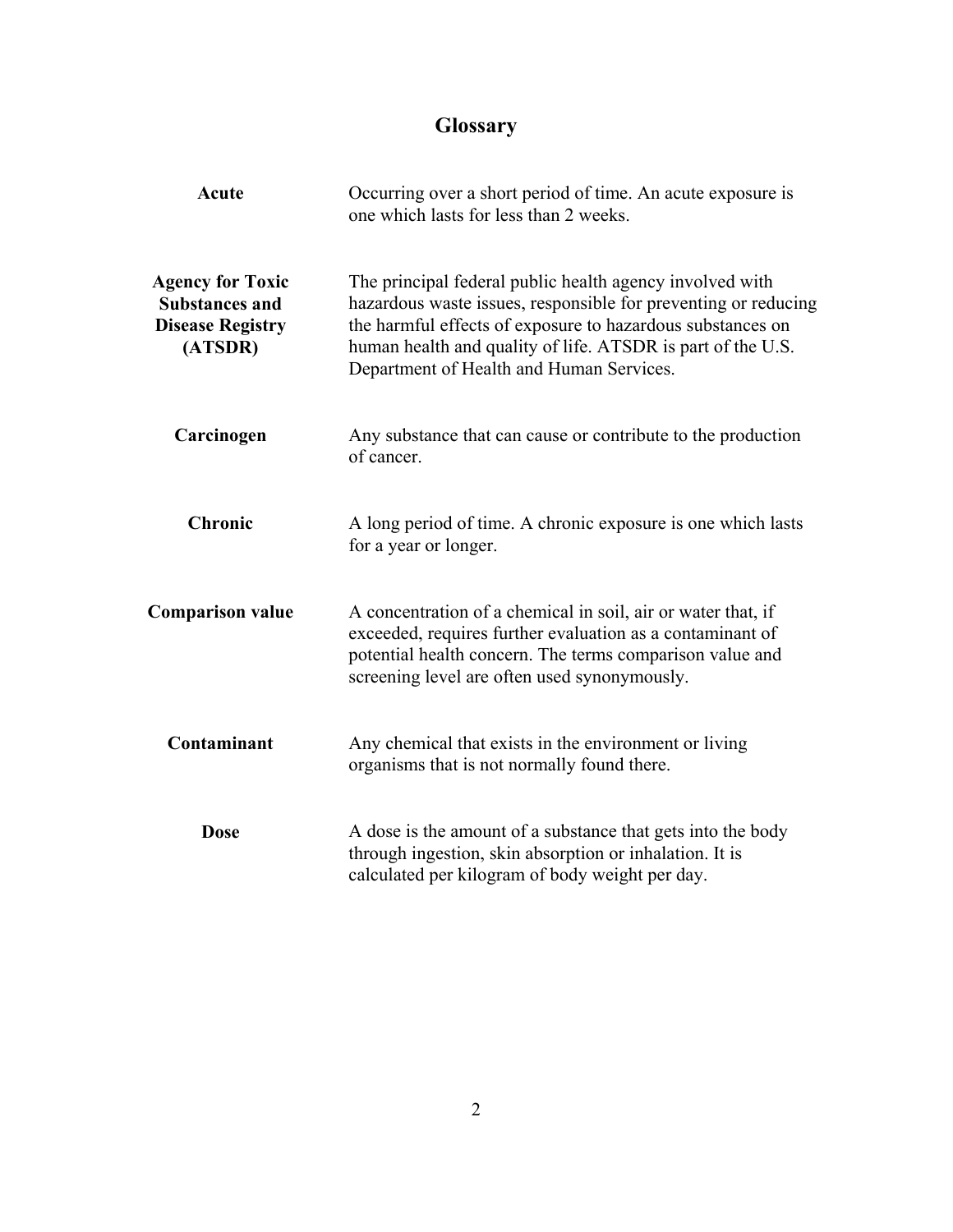| Epidemiology                          | The study of the occurrence and causes of health effects in<br>human populations. An epidemiological study often compares<br>two groups of people who are alike except for one factor, such<br>as exposure to a chemical or the presence of a health effect.<br>The investigators try to determine if any factor (i.e., age, sex,<br>occupation, economic status) is associated with the health<br>effect. |
|---------------------------------------|------------------------------------------------------------------------------------------------------------------------------------------------------------------------------------------------------------------------------------------------------------------------------------------------------------------------------------------------------------------------------------------------------------|
| <b>Exposure</b>                       | Contact with a chemical by swallowing, by breathing, or by<br>direct contact (such as through the skin or eyes). Exposure<br>may be short-term (acute) or long-term (chronic).                                                                                                                                                                                                                             |
| Groundwater                           | Water found underground that fills pores between materials<br>such as sand, soil, or gravel. In aquifers, groundwater often<br>occurs in quantities where it can be used for drinking water,<br>irrigation, and other purposes.                                                                                                                                                                            |
| <b>Hazardous substance</b>            | Any material that poses a threat to public health and/or the<br>environment. Typical hazardous substances are materials that<br>are toxic, corrosive, ignitable, explosive, or chemically<br>reactive.                                                                                                                                                                                                     |
| Indeterminate public<br>health hazard | Sites for which no conclusions about public health hazard can<br>be made because data are lacking.                                                                                                                                                                                                                                                                                                         |
| <b>Ingestion rate</b>                 | The amount of an environmental medium which could be<br>ingested typically on a daily basis. Units for IR are usually<br>liter/day for water, and mg/day for soil.                                                                                                                                                                                                                                         |
| Inorganic                             | Compounds composed of mineral materials, including<br>elemental salts and metals such as iron, aluminum, mercury,<br>and zinc.                                                                                                                                                                                                                                                                             |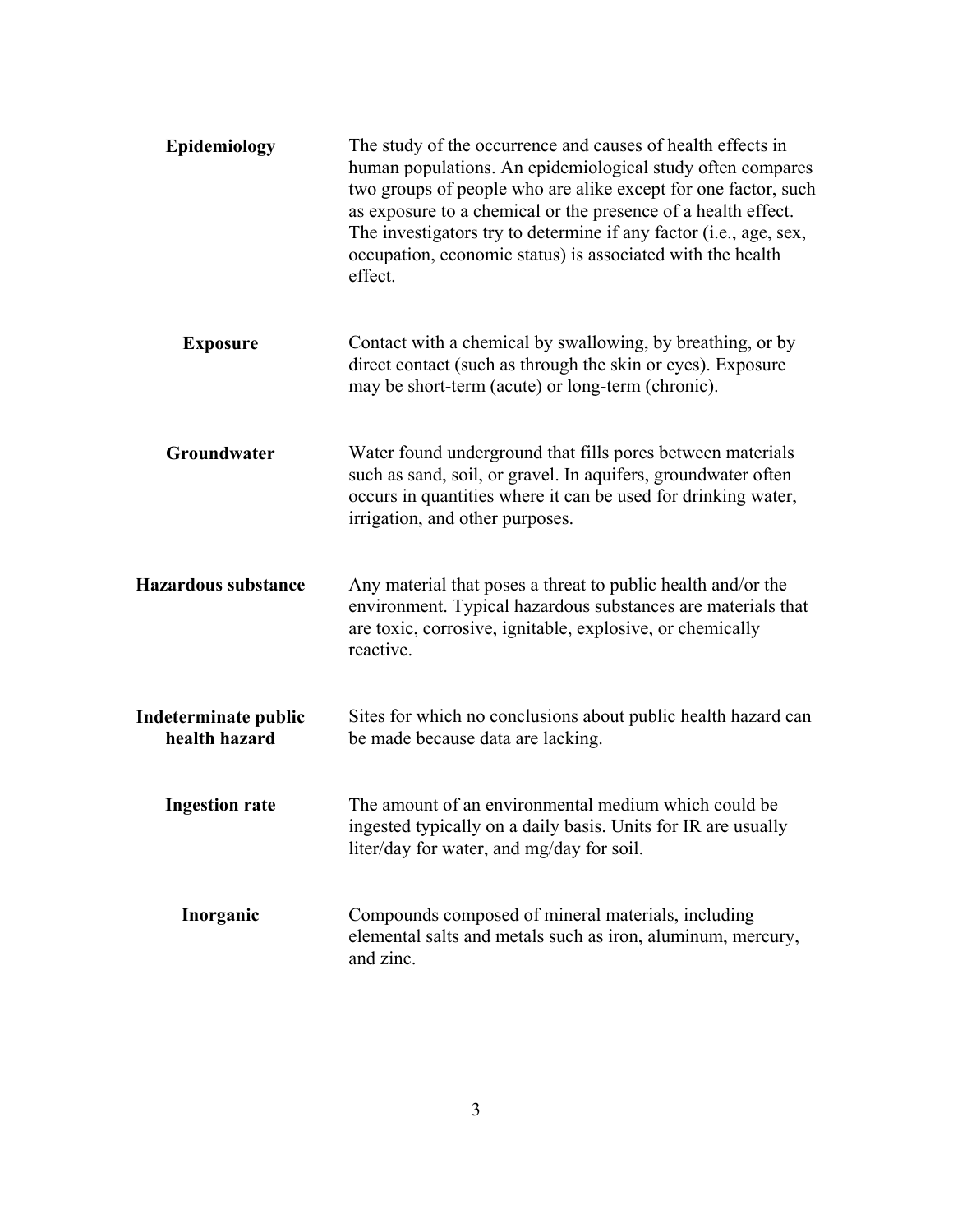| <b>Maximum</b><br><b>Contaminant Level</b><br>(MCL)   | A drinking water regulation established by the federal Safe<br>Drinking Water Act. It is the maximum permissible<br>concentration of a contaminant in water that is delivered to the<br>free flowing outlet of the ultimate user of a public water<br>system. MCLs are enforceable standards.                                              |  |  |
|-------------------------------------------------------|--------------------------------------------------------------------------------------------------------------------------------------------------------------------------------------------------------------------------------------------------------------------------------------------------------------------------------------------|--|--|
| Media                                                 | Soil, water, air, plants, animals, or any other part of the<br>environment that can contain contaminants.                                                                                                                                                                                                                                  |  |  |
| <b>Minimal Risk Level</b><br>(MRL)                    | An amount of chemical that gets into the body (i.e., dose)<br>below which health effects are not expected. MRLs are<br>derived by ATSDR for acute, intermediate, and chronic<br>duration exposures by the inhalation and oral routes.                                                                                                      |  |  |
| <b>Model Toxics Control</b><br>Act (MTCA)             | The hazardous waste cleanup law for Washington State.                                                                                                                                                                                                                                                                                      |  |  |
| <b>Oral Reference Dose</b><br>(RfD)                   | An amount of chemical ingested into the body (i.e., dose)<br>below which health effects are not expected. RfDs are<br>published by EPA.                                                                                                                                                                                                    |  |  |
| Organic                                               | Compounds composed of carbon, including materials such as<br>solvents, oils, and pesticides which are not easily dissolved in<br>water.                                                                                                                                                                                                    |  |  |
| Parts per billion<br>(ppb)/Parts per<br>million (ppm) | Units commonly used to express low concentrations of<br>contaminants. For example, 1 ounce of trichloroethylene<br>(TCE) in 1 million ounces of water is 1 ppm. 1 ounce of TCE<br>in 1 billion ounces of water is 1 ppb. If one drop of TCE is<br>mixed in a competition size swimming pool, the water will<br>contain about 1 ppb of TCE. |  |  |
| Route of exposure                                     | The way in which a person my contact a chemical substance<br>that includes ingestion, skin contact and breathing.                                                                                                                                                                                                                          |  |  |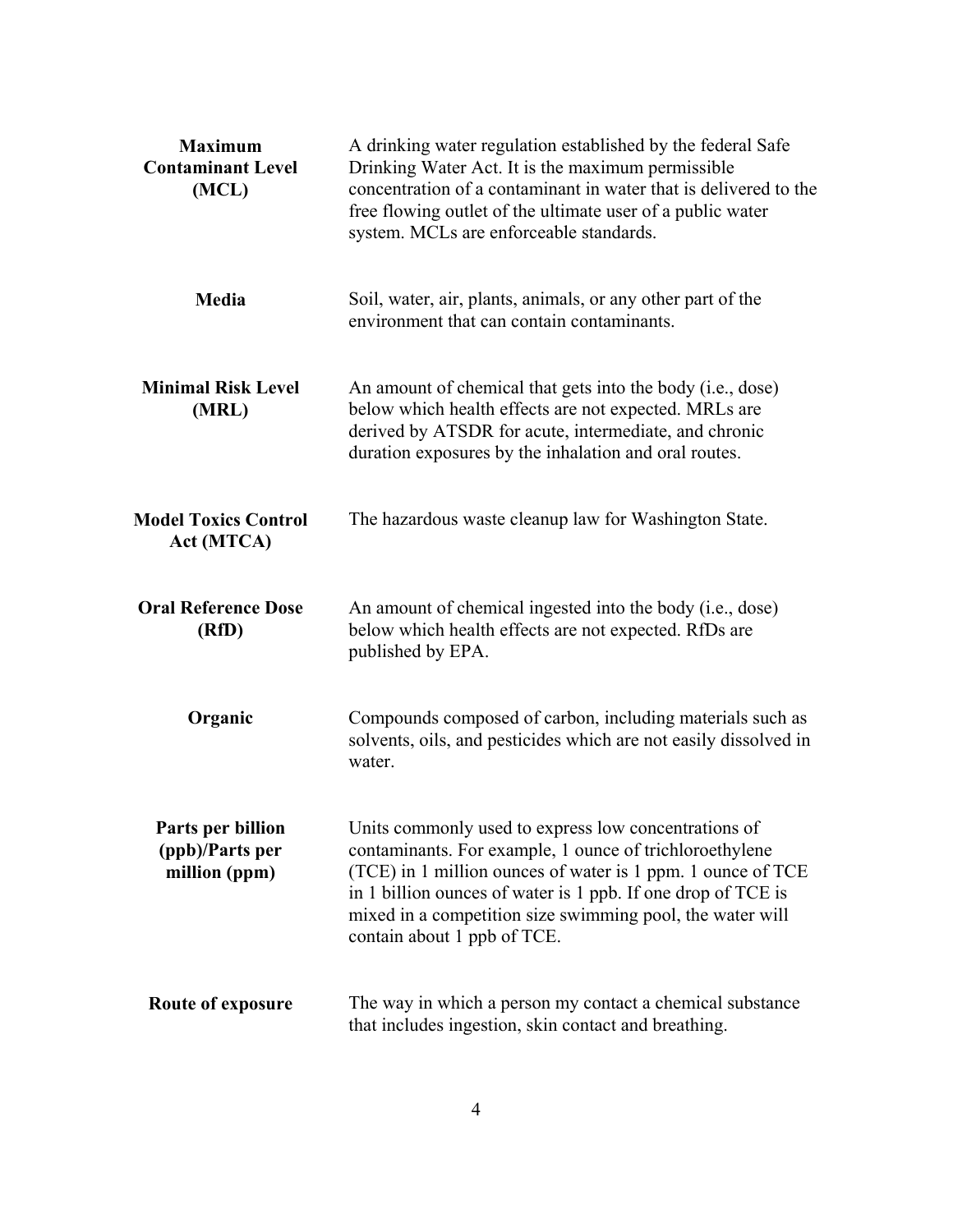**U.S. Environmental Protection Agency (EPA)** Established in 1970 to bring together parts of various government agencies involved with the control of pollution.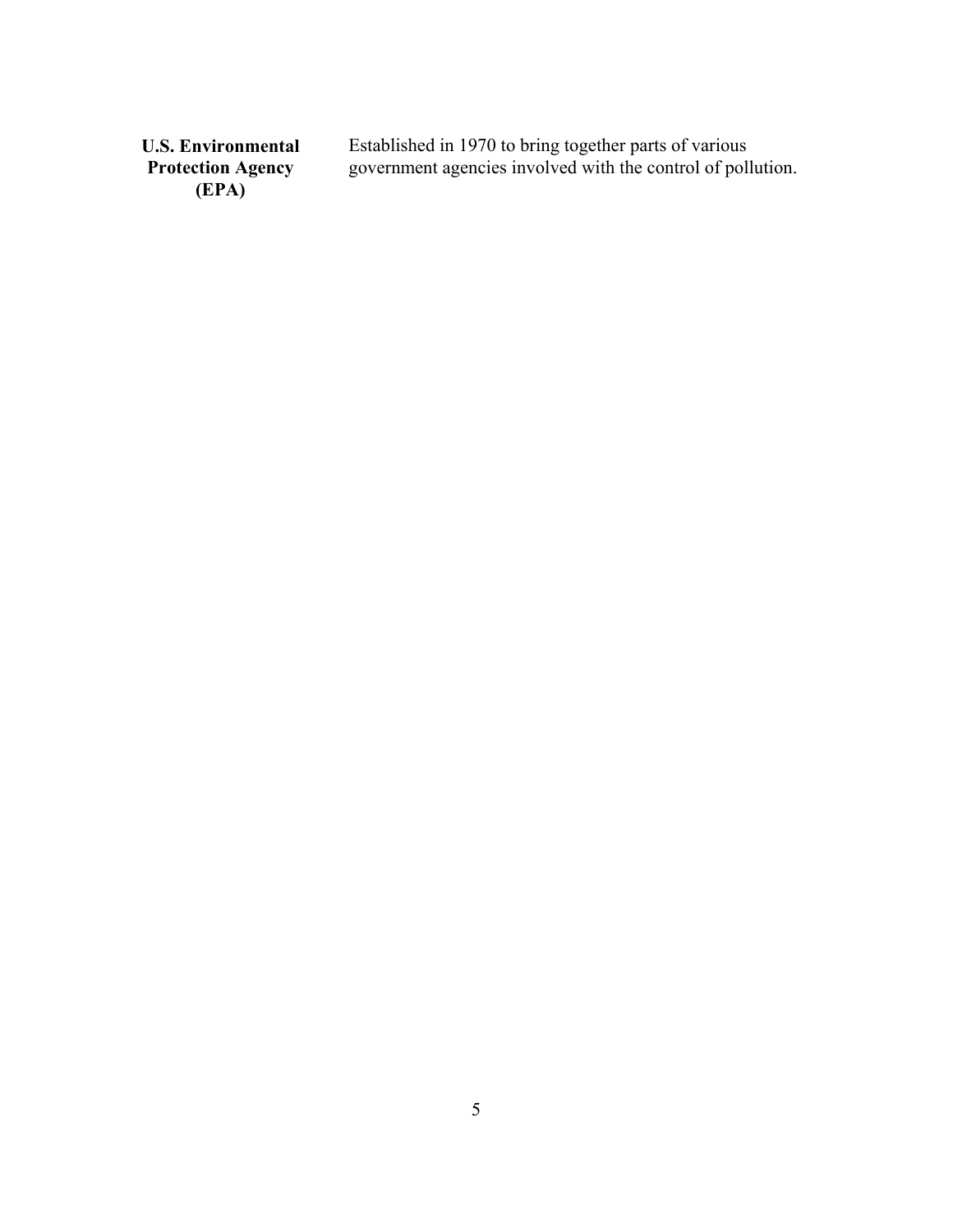## **Background and Statement of Issues**

This health consultation was prepared at the request of a resident to evaluate the potential health hazard posed by lead and arsenic contamination resulting from past use of lead arsenate pesticide on property located in Yakima, Yakima County, Washington. DOH prepares health consultations under a cooperative agreement with the Agency for Toxic Substances and Disease Registry (ATSDR).

Acid lead arsenate ( $PbHAsO<sub>4</sub>$ ) was the primary insecticide used to control the codling moth in Washington fruit orchards between 1905 and 1947. $<sup>1, 2</sup>$  Lead arsenate solution was sprayed</sup> directly onto the trees using hand sprayers, and any excess spray dripped from the trees contaminating soils beneath or near them. Use of lead arsenate dropped drastically in 1948 when DDT became widely available.<sup>3</sup> High levels of arsenic in soil resulting from lead arsenate use rendered much of the land in central Washington unproductive for agriculture due to arsenic's toxicity to vegetation.<sup>1</sup> Potential concern for human health arose when old orchard lands began to be converted to other land use purposes such as schools or residential areas. Lead and arsenic, the primary constituents of lead arsenate pesticide, are highly toxic to humans.

A resident became concerned about chemical contamination in the area when two relatively young members of her family developed cancer (one with pancreatic cancer and the other with stomach cancer). One of the cancer victims also complained that he had difficulty growing plants in the garden. Several other people from across the highway also suffered from cancer (one brain cancer, others general cancer). In addition, an oncologist that treated one of them made a comment that there seemed to be a lot of cancers from that part of the state. He suggested testing the drinking water for arsenic and other metals, and the soil for lead and arsenic

The petitioner sampled the soil from the home of one of the cancer victims. Soil samples were analyzed for lead and arsenic. Both lead and arsenic levels in soil were above background levels. The owner of the drinking water system that supplied the residence had the drinking water analyzed for several inorganic contaminants. No contaminants were present at levels of concern. Table 1 summarizes the analytical results for lead and arsenic in soil and water.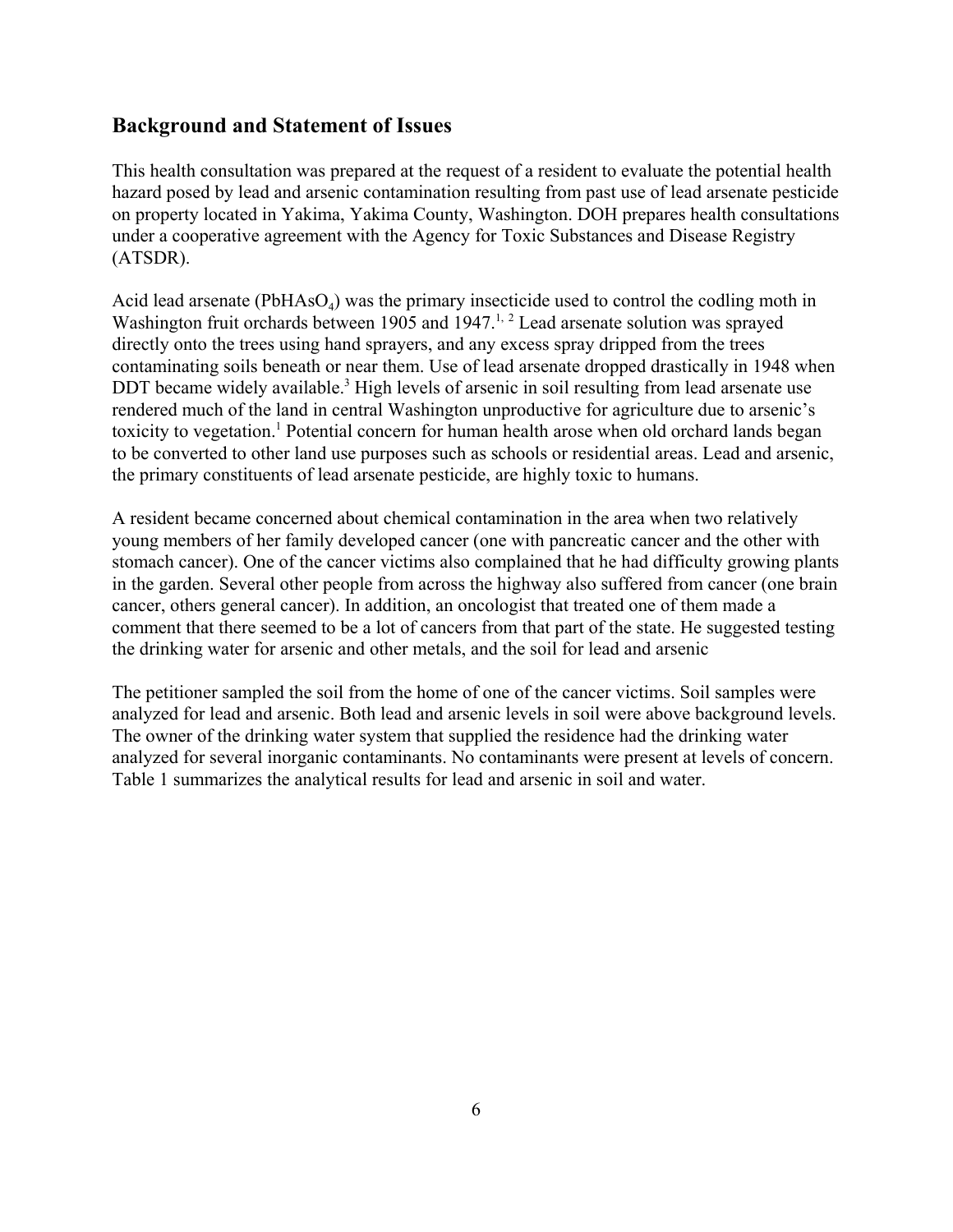| <b>Sample</b> | Location                   | Contaminant | Concentration<br>(ppm) | Comparison <sup>a</sup><br>Value (ppm) |
|---------------|----------------------------|-------------|------------------------|----------------------------------------|
| Soil 1        | garden                     | arsenic     | 29                     | 20                                     |
|               |                            | lead        | 340                    | 250                                    |
| Soil 2        | back yard                  | arsenic     | 28                     | 20                                     |
|               |                            | lead        | 140                    | 250                                    |
| Soil 3        | front yard                 | arsenic     | 44                     | 20                                     |
|               |                            | lead        | 160                    | 250                                    |
| Soil 4        | back yard<br>(patio)       | arsenic     | 41                     | 20                                     |
|               |                            | lead        | 210                    | 250                                    |
| Soil 5        | garden                     | arsenic     | 42                     | 20                                     |
|               |                            | lead        | 450                    | 250                                    |
| Soil 6        | front yard<br>(front door) | arsenic     | 56                     | 20                                     |
|               |                            | lead        | 160                    | 250                                    |
| Water 1       | community<br>well          | arsenic     | ND                     | $10$ mg/l                              |
|               |                            | lead        | ND                     | $15 \text{ mg}/l$                      |

**Table 1.** Soil and Water sampling results from a residence on N. Galloway Rd, Yakima County, Washington

a - Comparison values for soil are MTCA cleanup levels. Drinking water values are EPA's Maximum Contaminant Levels (MCLs)

ND = Not Detected

## **Discussion**

Lead and arsenic are both toxic to humans. The presence of lead and arsenic at elevated levels in soil, however, does not necessarily indicate that adverse health effects are expected to occur to people living on or near the site. In order for chemical contaminants to cause harm, they must first enter the body through ingestion, inhalation or dermal absorption. Metals do not pass easily through the skin and inhalation of resuspended soil is not thought to be a significant contributor to exposure, therefore, the most likely route of exposure to lead and arsenic at the N. Galloway Rd. residence is inadvertent ingestion of contaminated soil through direct contact.<sup>4, 5</sup> Consumption of produce grown in contaminated garden soil is another potential pathway, and will also be addressed. The following discussion will address the potential health hazards associated with exposure to lead and arsenic found in soil on the property. The issue of cancer will also be discussed in general terms.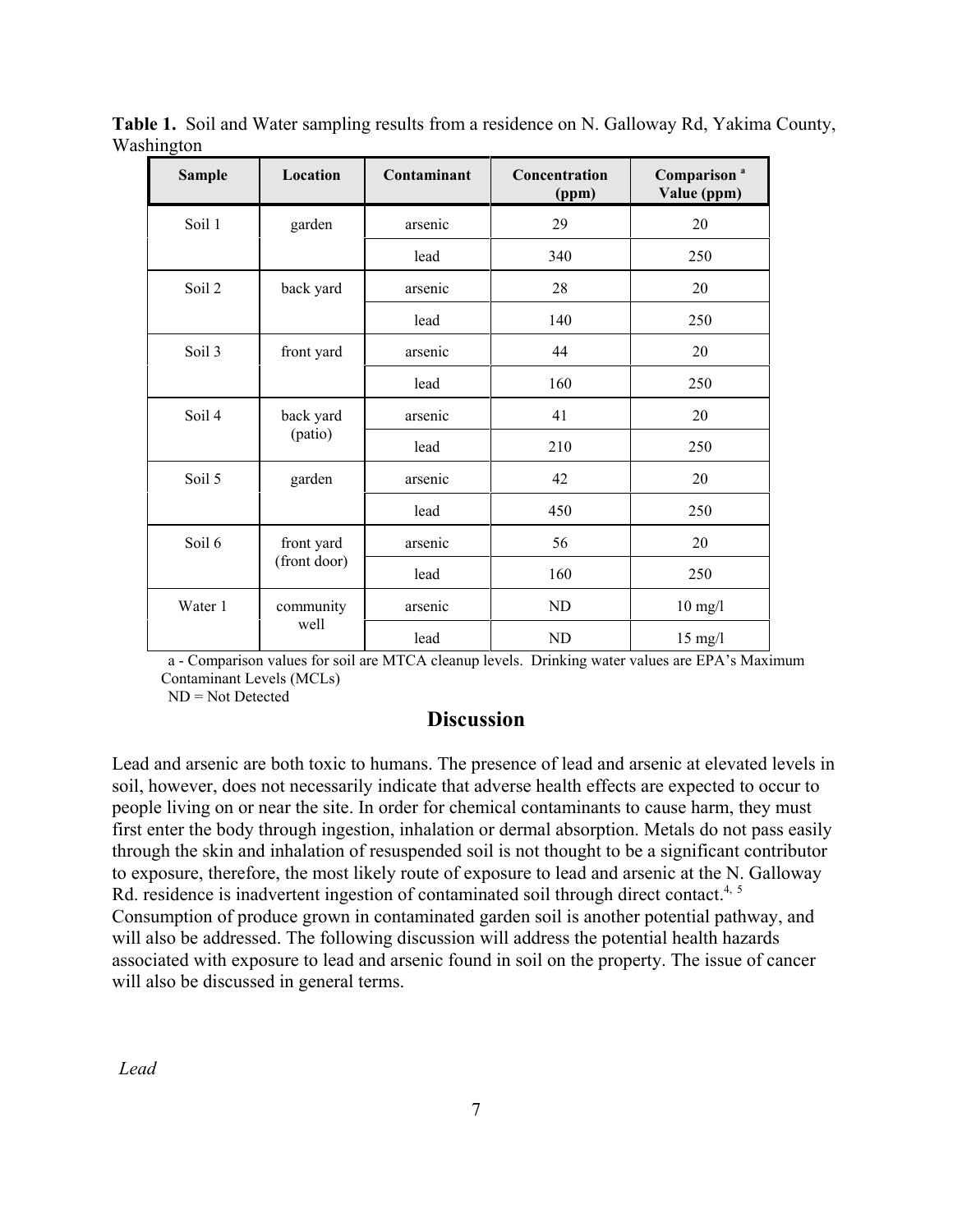Past uses of lead in paint, gasoline, plumbing, pesticides and canning have contributed to wide spread dispersion of lead and subsequent human exposure. Elimination of lead in gasoline and solder used in canning has greatly reduced exposure to lead through inhalation and ingestion pathways. As a result, the number of one to 5-year-old children in the U.S. with elevated blood lead levels has dropped from 88.2% in the late 1970s, to 4.4% in the early 1990s.<sup>6</sup> Currently, the main pathways of lead exposure in children are ingestion of paint chips, contaminated soil and house dust, and drinking water in homes with old plumbing.

Natural background levels of lead in Yakima basin soil range from 2-17 ppm.<sup>7</sup> All samples from the N. Galloway Rd. property exceed background levels. Only one sample, however, exceeds a level that the EPA considers to be a potential hazard (400 ppm in bare soil of areas where children play).

Lead causes a wide array of health effects in different systems of the body, but the primary target Is the nervous system. Children less than seven years old are more susceptible to lead exposure and more sensitive to its toxicity than adults. Health effects include decreased IQ, decreased attention span, and irritability.8

The EPA has classified lead and lead compounds as a probable human carcinogen based on sufficient evidence from animal studies, but inadequate evidence from human studies. Animals exposed to very high doses of lead compounds in drinking water developed renal tumors.<sup>6</sup> The carcinogenicity of lead has not been documented in humans.

The levels of lead found in soil on the N. Galloway Rd. property do not appear to be of concern to adults. Children, on the other hand, are likely to ingest larger amounts of soil, and they are more susceptible to lead's toxicity. Therefore, lead in soil at the property represents a potential concern. A recent blood lead survey conducted by the Washington State Department of Health in the fall of 1999 found very low incidence of elevated blood lead in children living in agricultural areas of central Washington despite past widespread use of lead arsenate in the region.<sup>9</sup> Cases of elevated blood lead levels in these children were often traced to eating paint chips, Mexican folk remedies, or Mexican candies that contained high levels of lead, and could not be attributed to past use of lead arsenate pesticide.

#### *Arsenic*

Sources of arsenic contamination in the U.S. are primarily from pesticide use or industrial emissions (i.e., smelters). Background levels for arsenic in central Washington soils are normally less than 6 ppm.<sup>5</sup> Arsenic levels detected in all soil samples collected from the N. Galloway Rd. property were above natural background levels. Furthermore, arsenic levels in all soil samples were above MTCA cleanup levels.

The majority of information concerning the health effects of arsenic exposure in humans comes from studies of populations that were chronically exposed to arsenic in their drinking water and occupational studies in which workers were exposed to arsenic trioxide dust in the workplace.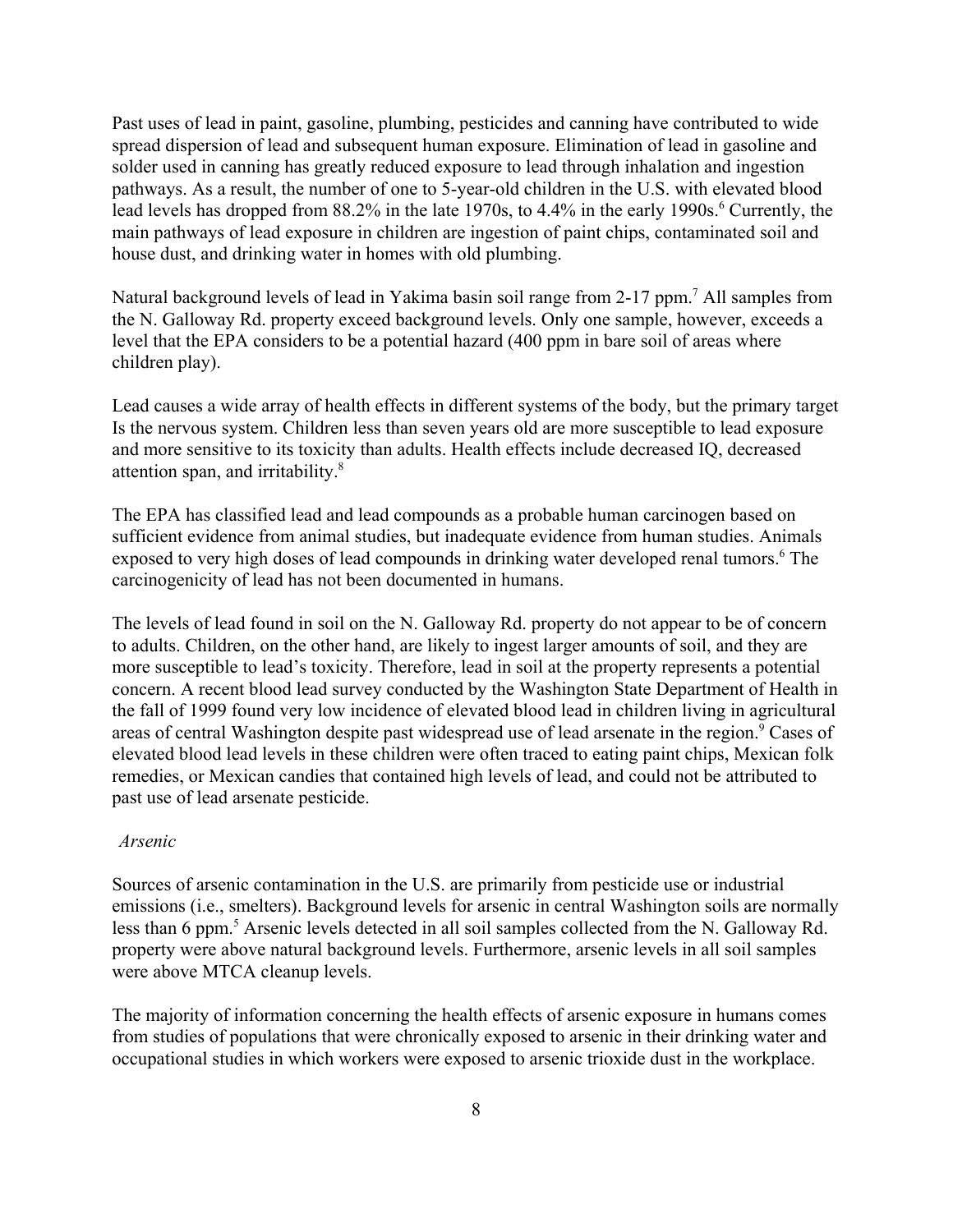Several studies have indicated that workers exposed to arsenic trioxide  $(As<sub>2</sub>O<sub>3</sub>)$  dust in air at smelters have an increased risk of lung cancer.<sup>10, 11</sup> Furthermore, a positive dose response between cumulative exposure to arsenic and lung cancer risk was observed. In other words, the more arsenic workers were exposed to, the more likely they were to develop lung cancer. Chronic exposure to arsenic in drinking water has occurred in large populations in Taiwan, Chile, Mexico, Argentina, and Bangladesh.<sup>12, 13</sup> In Bangladesh, where the water concentrations were frequently greater than 0.5 mg/l and as high as 3.8 mg/l, symptoms included dermatological effects (hyperpigmentation, hypopigmentation, keratosis, cracking skin, lesions, and skin cancers), bladder cancer, and black foot disease that ultimately leads to gangrene. Studies in U.S. populations exposed to arsenic in drinking water have not shown increased cancer incidences, but arsenic concentrations in water were generally less than those reported in Taiwan and Bangladesh. The effects of chronic exposure to arsenic in soil have not been studied.

Arsenic ingested with soil is not thought to be readily absorbed in the gastrointestinal tract compared to that ingested in water. Studies in rabbits, monkeys, and swine that ingested arsenic contaminated soils revealed that only about 25% or less of the arsenic was absorbed in the animals' gut. Arsenic in water, by comparison, is thought to be 70-80% absorbed in the human gut.

Arsenic levels found at the N. Galloway Rd property, though elevated, do not appear to be at levels that would adversely effect adults. The levels, however, are a potential health concern for children because they are more likely to contact contaminated soil through playing, and inadvertently ingest it through frequent hand to mouth contact. Soil arsenic levels surrounding active and inactive copper and lead smelters are often much higher than levels found on old orchards. Children living near former smelters have had elevated urinary arsenic levels compared to a background population. No adverse health effects have been attributed to exposure to arsenic in soil in any studies.

To date, there has not been any indication of increased cancer incidence in historical orchard land of Washington State; however, there have not been any studies that targeted people living on lead arsenate treated land. A group of studies in the region, however, have focused on a cohort of orchardists from Washington state that worked in lead arsenate treated fields. The initial study began in 1938 and indicated that lead and arsenic were being absorbed by orchardists and, to a lesser degree, their families.14 Thirty years later, the mortality rate of the orchardist cohort was actually less than that of all of Washington State.15 Later, between 1968 - 1980, it appeared that orchardists were 30% more likely to die of respiratory cancer, and a study was conducted to determine if past use of lead arsenate was a risk factor. The study, however, was inconclusive.<sup>16</sup>

Thousands of acres in central Washington have been contaminated by past use of lead arsenate. While adverse health effects have not been linked to lead or arsenic exposure on old orchard land, the Washington State Department of Ecology (Ecology) realizes that the contamination may potentially represent a hazard to people over their lifetime. Ecology is currently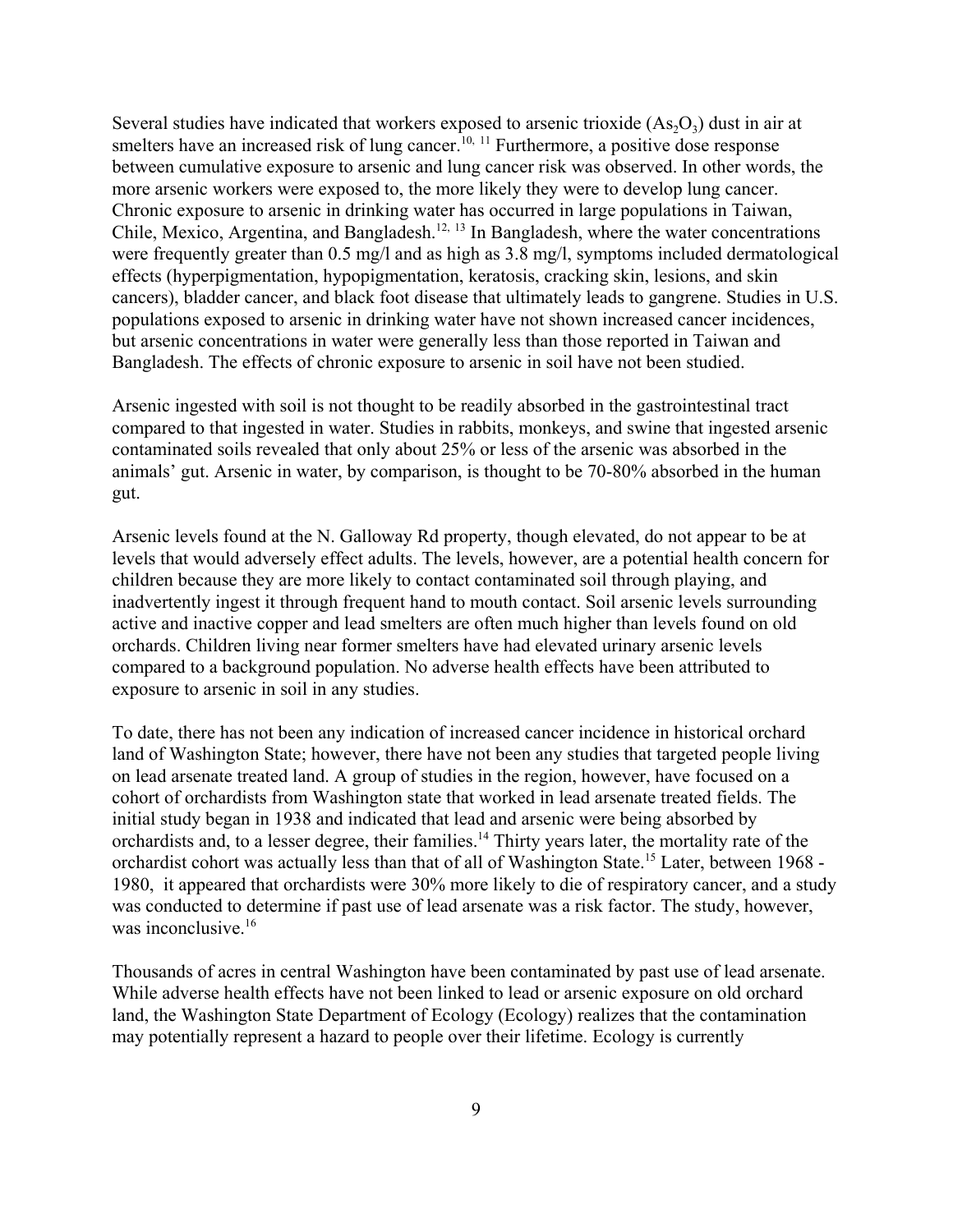investigating strategies with which to address the area-wide contamination of central Washington soil with lead and arsenic.

#### *Gardening on lead and arsenic contaminated soil*

Root uptake of lead and arsenic by vegetable plants and subsequent ingestion by humans is another potential source of human exposure. There is limited evidence that root crops such as carrots might absorb more metals than previously thought,<sup>17</sup> but the overwhelming majority of information suggests that lead and arsenic are less of a concern for uptake by plants than other metals such as cadmium.

Washington State University has published a bulletin for gardeners that grow produce in lead and arsenic contaminated soils.<sup>18</sup> The bulletin provides several recommendations with which to reduce exposure to lead and arsenic in/on produce and garden soil. The bulletin can be found on the Internet at http://soils.tfrec.wsu.edu/lead%20papers.htm. A hard copy has been provided to the petitioner with this consultation.

#### *Cancer Cluster*s

Cancer is a common disease that will affect about 1/3 of people in the U.S. The cause of many types of cancer is unknown; however, numerous factors including diet, lifestyle, environmental exposure, and genetics may be associated with the occurrence of cancer. Additionally, cancer risk increases with age. While cancer is often spoken of in a general sense, as if all forms of cancer were manifestations of the same disease, scientists and health professionals acknowledge that there are many different types of cancer that result from different causal mechanisms. Because it is a common disease, it is not uncommon for people to know one or more people that have been affected by cancer. When several people within close geographic proximity develop cancer, a cancer cluster is often reported. A cluster is the occurrence of a greater than expected number of cases of a particular disease within a group of people, a geographic area, or a period of time. A suspected cancer cluster is more likely to be a true cluster if it involves a large number of cases of one type of cancer, rather than several different types; a rare type of cancer, rather than common types; or a number of a certain type of cancer cases in age groups not usually affected by that type of cancer.<sup>19</sup> Even when a greater than expected number of specific cancer types is identified, it is often determined that the cluster occurred by chance, and is not the result of an identifiable cancer causing mechanism.

It is difficult to assign a single environmental cause to the cancers reported by the resident in Yakima. The types of cancers reported (pancreatic, stomach, and brain) affect different organ systems of the body. Furthermore, none of these cancer types have been found to be associated with long-term exposure to arsenic or lead in epidemiological and toxicological studies. Therefore, it is not likely that exposure to lead- and arsenic-contaminated soil in the area has led to the cancers observed by the petitioner.

#### *Child Health Initiative*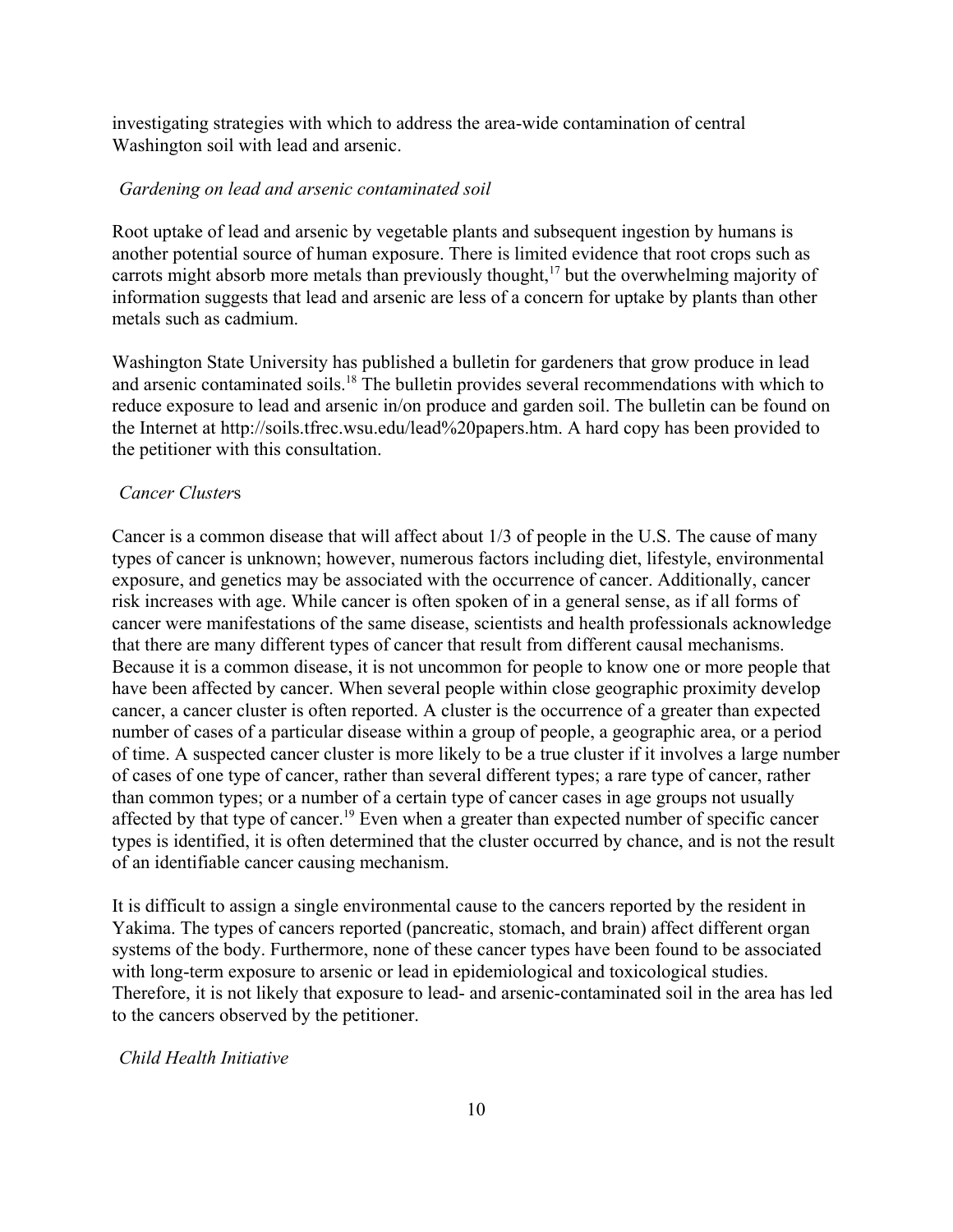ATSDR recognizes that infants and children may be more vulnerable to exposures than adults when faced with contamination of air, water, soil, or food.<sup>20</sup> This vulnerability is a result of the following factors:

- C Children are more likely to play outdoors and bring food into contaminated areas.
- C Children are shorter and their breathing zone is closer to the ground, resulting in a greater likelihood to breathe dust, soil, and heavy vapors.
- C Children are smaller and receive higher doses of chemical exposure per body weight.
- C Children's developing body systems are more vulnerable to toxic exposures, especially during critical growth stages in which permanent damage may be incurred.

## **Conclusions**

A resident became concerned about chemical contamination from past agricultural practices when several people that she knew developed cancer. Furthermore, a radiation oncologist that treated one of the patients supported this observation. Soil samples from a residence of one of the cancer victims revealed elevated levels of lead and arsenic. A water sample from the well that supplied drinking water to the residence did not contain inorganic contamination of concern. *No public health health hazard* exists for residents exposed to arsenic and lead in soil at the home Galloway Road . The levels of lead and arsenic in soil represent more of a concern for young children, but young children are not present at this residence. Elevated levels of lead in the garden suggest that precautionary measures be taken should children reside here in the future.

Several factors indicate that lead and arsenic in soil at this residence, and other residences in the area, are not responsible for the cancers observed by the petitioner. The varying types of cancer noted by the resident indicate varying causes and are not associated with lead or arsenic exposure. In addition, doses estimated from exposure to arsenic in soil, the primary contaminant of concern with respect to cancer, are relatively low compared to drinking water arsenic exposures that have been associated with cancer.

#### **Recommendations/Action Plan**

Reduce exposure to lead- and arsenic-contaminated soil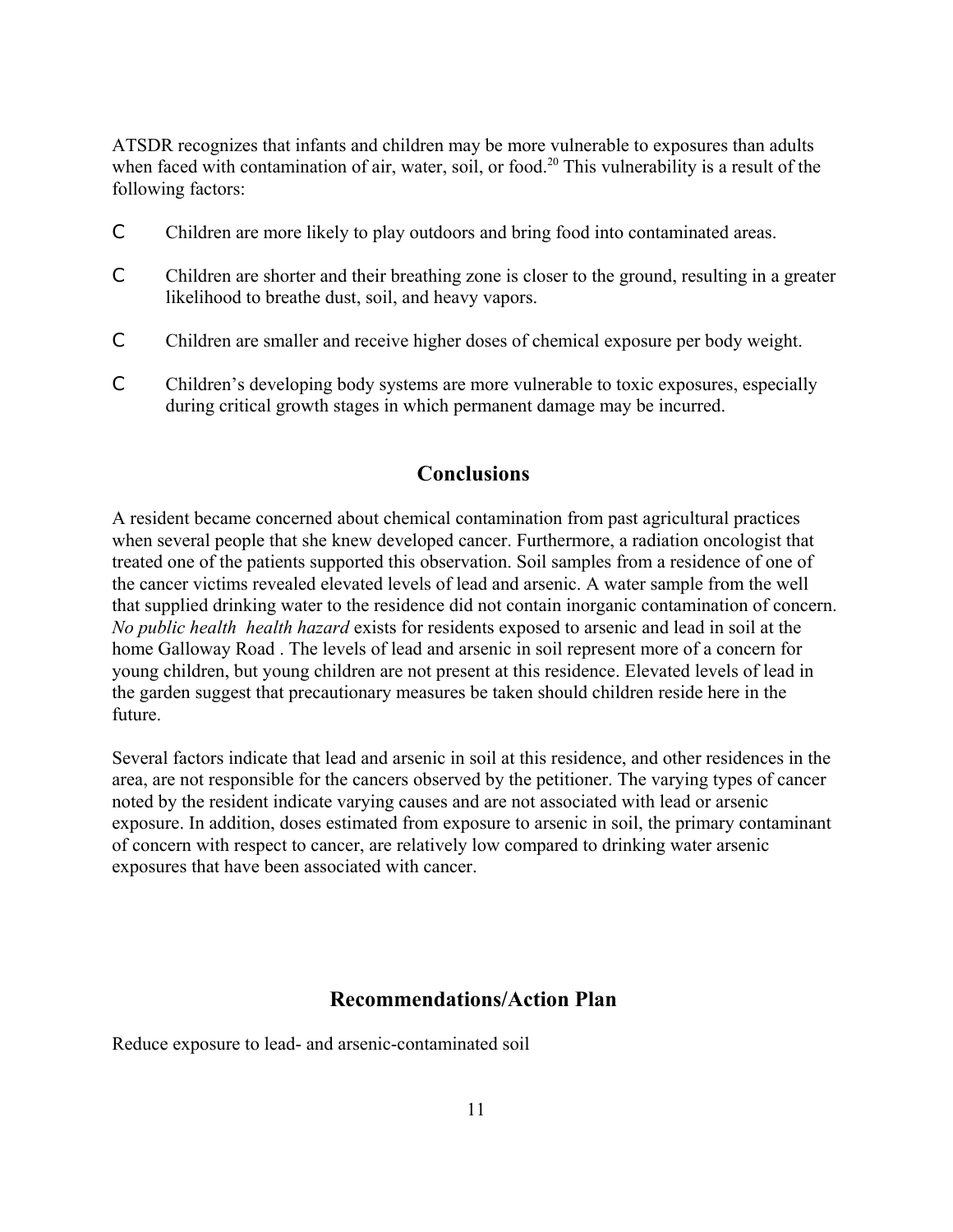- Remove shoes before entering home. This will help to limit the amount of soil contaminants that are tracked into the home.
- Limit contact with soil when gardening (see WSU Bulletin "Gardening on lead- and arsenic-contaminated soils).
- Wear protective clothing while gardening or working in the yard. Protective clothing should be removed before entering the house.
- Thoroughly wash produce grown in the garden. Peel carrots and other root crops before consumption.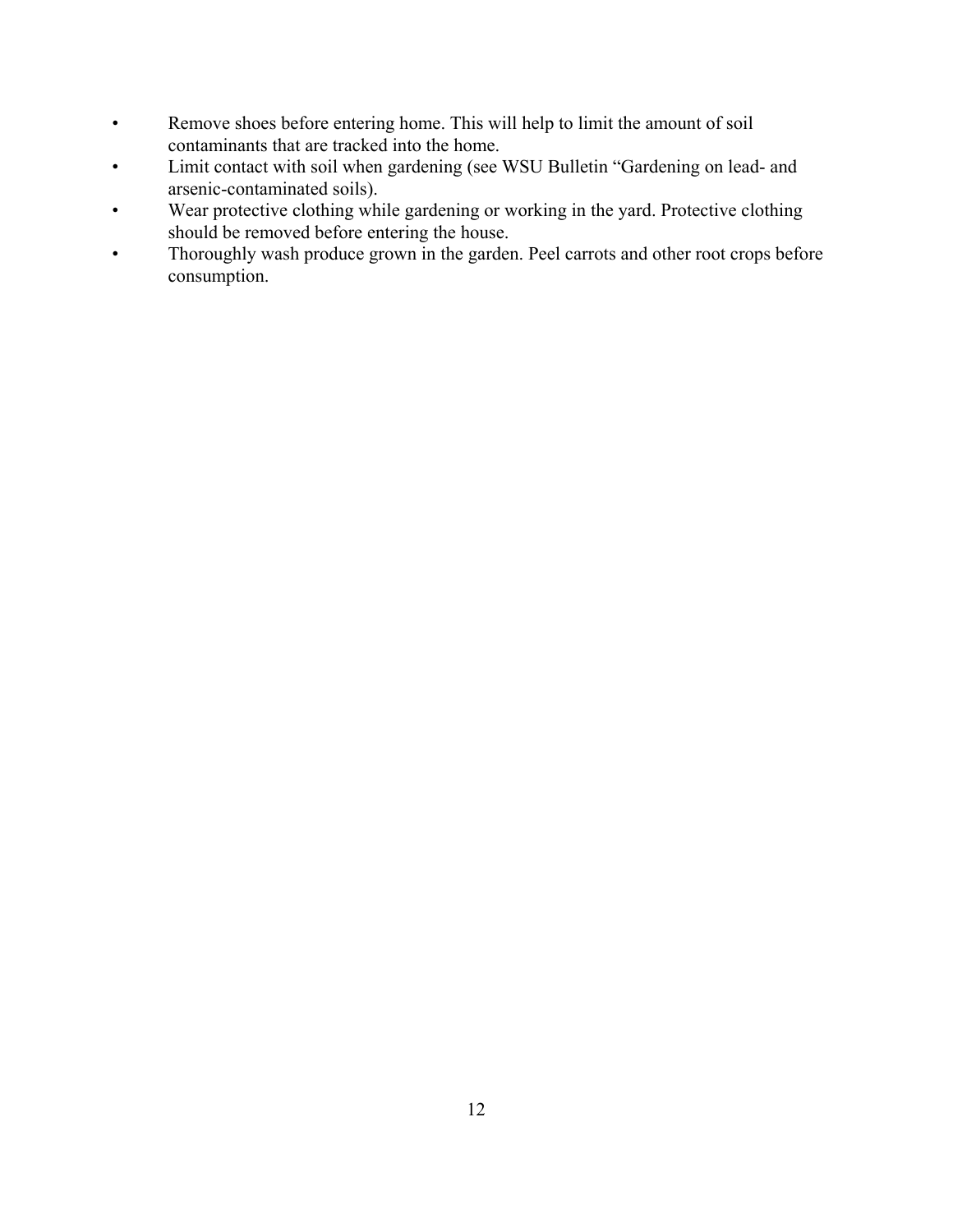### **Preparer of Report**

Gary Palcisko Site Assessment Section Office of Environmental Health Assessments Washington State Department of Health

#### **Designated Reviewer**

Robert Duff, Manager Site Assessment Section Office of Environmental Health Assessments Washington State Department of Health

#### **ATSDR Technical Project Officer**

Debra Gable Division of Health Assessment and Consultation Agency for Toxic Substances and Disease Registry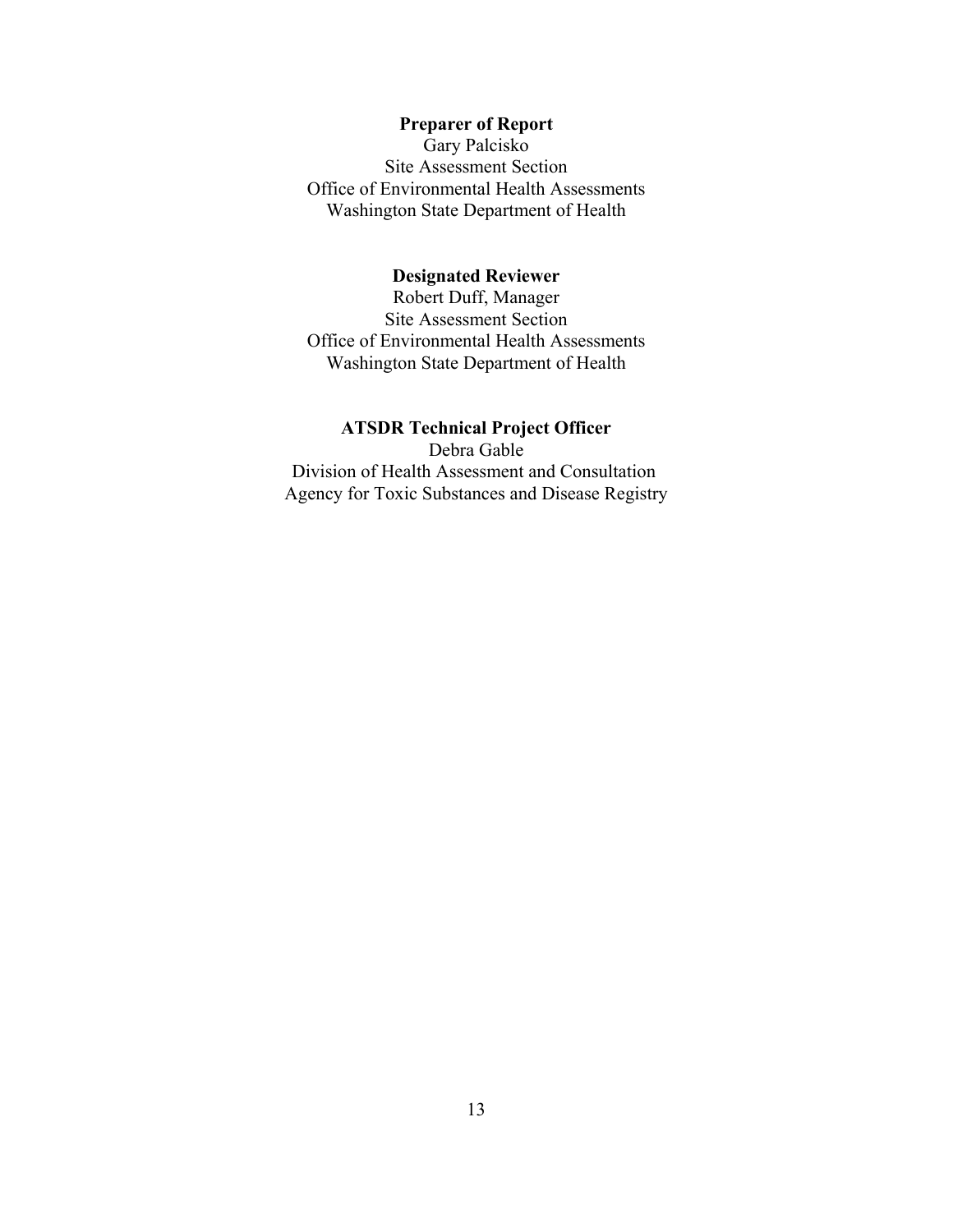## **References**

1. Benson, N. R. (1968). Arsenic in Soil. Washington State Horticultural Association, Wenatchee, Washington.

2. Peryea, F. J. (1991). "Estimation of Soil Arsenic and Lead Concentrations Resulting from use of Arsenical Pesticides in Apple Orchards: (I) Model Development, and (II) Application to and Discussion of the Proposed Building Sites for New Schools in Wenatchee School District No. 246." Wenatchee, Washington, Tree Fruit Research and Extension Center Washington State University.

3. Peryea, F. J. (1998). Historical Use of Lead Arsenate Insecticides, Resulting Soil Contamination and Implications for Soil Remediation. 16th World Congress of Soil Science, Montpellier, France.

4. Hostynek J, R Hinz, C Lorence, M Price, and R Guy (1993). "Metals and the Skin." Critical Reviews in Toxicology 23(2): 171-235

5. Polissar L, K Lowry-Koble, D Kalman, J Hughes, G van Belle, D Covert, T Burbacher, D Bolgiano and N Mottet (1990). "Pathways of Human Exposure to Arsenic in a Community Surrounding a Copper Smelter." Environmental Research 53(1): 29-47.

6. Center for Disease Control. CDC's Lead Poisoning Prevention Program. http://www.cdc.gov/nceh/lead/factsheets/leadfcts.htm. Last Updated March 3, 2001.

7. San-Juan, C. (1994). Natural Background Soil Metals Concentrations in Washington State. Olympia, Washington Department of Ecology.

8. Agency for Toxic Substances and Disease Registry. Toxicological Profile for Lead. July 1999.

9. Ossiander E. Washington State Department of Health. Report pending.

10. Enterline, P. E. and G. M. Marsh (1982). "Cancer Among Workers Exposed to Arsenic and Other Substances in a Copper Smelter." *American Journal of Epidemiology* 116(6): 895-911.

11. Jarup, L., G. P. G and S. Wall (1989). "Cumulative Arsenic Exposure and Lung Cancer in Smelter Workers: A Dose-Response Study."

12. Tseng, W. P., H. M. Chu,S. W. How, S. W. Fong, J. M. Fong, C. S. Lin and S. Yeh (1968). "Prevalence of Skin Cancer in an Endemic Area of Chronic Arsencicism in Taiwan." *Joural of National Cancer Institute* 40: 453-463.

13. Dhar, R. K., B. K. Biswas,G. Samanta,B. K. Mandal,D. Chakraborti,S. Roy,A. Jafar,A. Islam, G. Ara,S. Kabir,A. W. Khan,A. Ahmed and A. Hadi (1997). "Groundwater Arsenic Calamity in Bangladesh." *Current Science* 73(1): 48-59.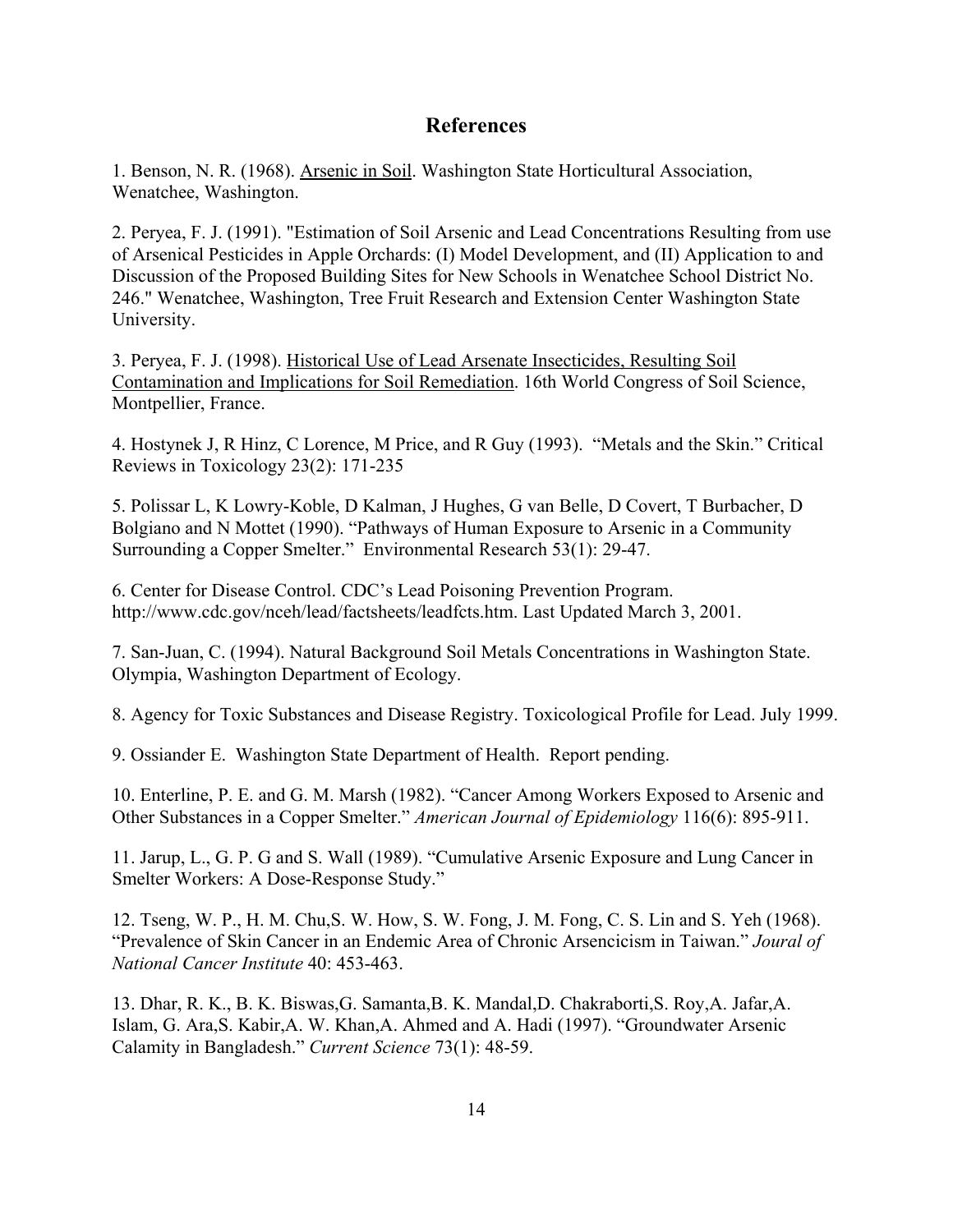14. Neal PA. A study of the effects of lead arsenate exposure on orchardists and consumers of sprayed fruit. Public Health Service Bulletin 267, 1941.

15. Nelson WC, Lykins MH, Mackey J, Newill VA, Finklea F, and Hammer DI. (1972) Mortality among orchard workers exposed to lead arsenate spray: A cohort study. Journal of Chronic Disease (26) 105-118.

16. Wicklund KG, Daling JR, Allard J, and Weiss NS. Respiratory cancer among orchardists in Washington state, 1968-1980. (1988). Journal of Occupational Medicine (30)7: 561-564.

17. Washington State Department of Agriculture. News Release: Group Working to Prevent Crop Planting in High Lead Soil. January 29, 1999. Available at Internet: http://www.wa.gov/agr/communications/1999/news9903.htm.

18. Peryea FJ, Gardening on lead- and arsenic-contaminated soils. Washington State University bulletin EB1884. Updated July 2001.

19. National Cancer Institute. Cancer Facts - Cancer Clusters. Last reviewed November 19, 2001. Available at Internet: http://cis.nci.nih.gov/fact/3\_58.htm

20.Agency for Toxic Substances and Disease Registry. Interim guidance on including child health issues in Division of Health Assessment and Consultation Documents. Atlanta: US Department of Health and Human Services, Public Health Service, July 1998.